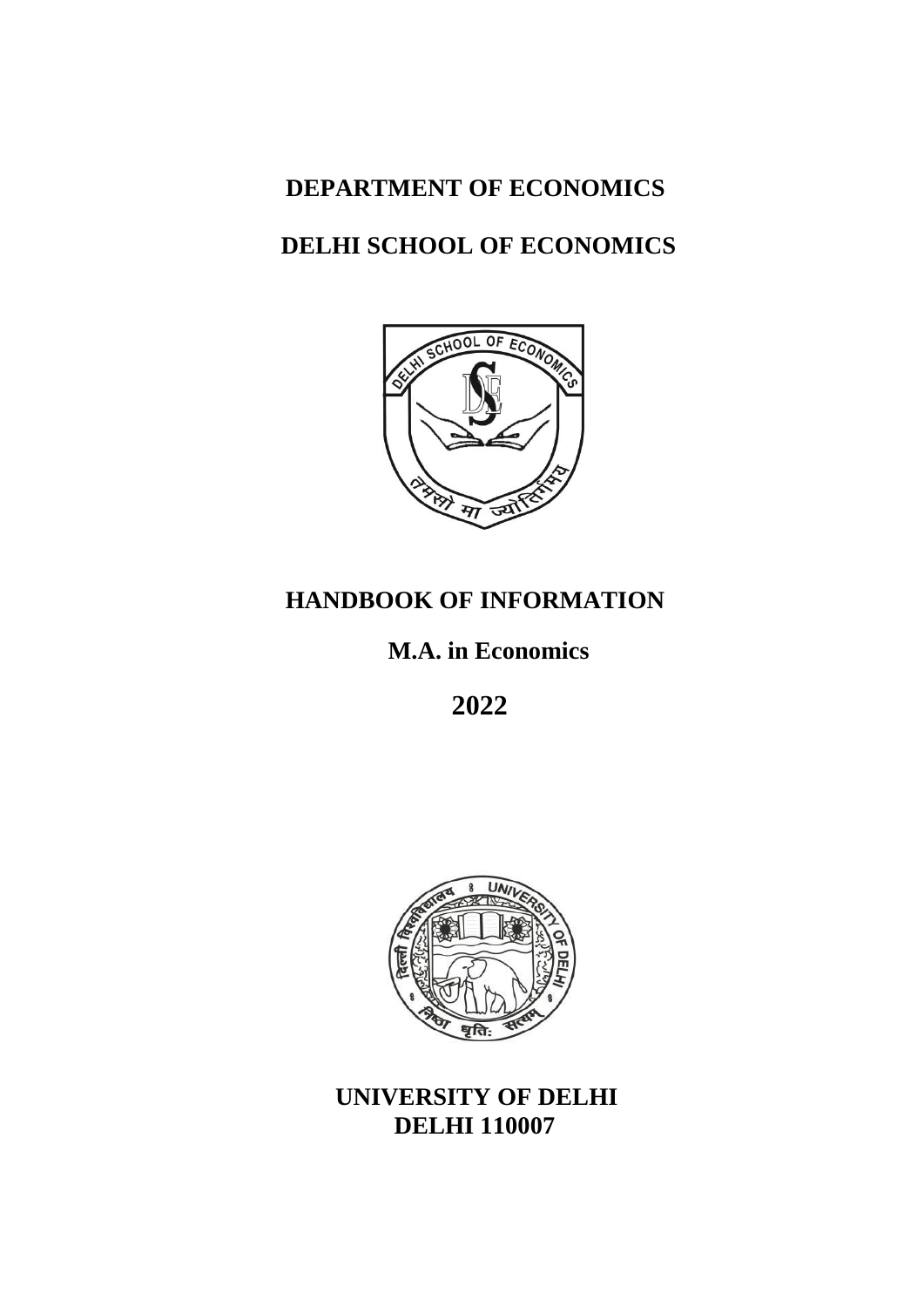## **CONTENTS**

| Summary of important information               | 111 |  |  |
|------------------------------------------------|-----|--|--|
| 1. Introduction                                |     |  |  |
| 2. M.A. in Economics                           |     |  |  |
| -- Course duration, structure and rules        | 7   |  |  |
| -- Admission rules                             | 10  |  |  |
| -- Entrance test and admissions procedure      | 11  |  |  |
| -- Fees and scholarships                       | 13  |  |  |
| 3. Ratan Tata Library                          |     |  |  |
| 4. Hostel accommodation and medical facilities |     |  |  |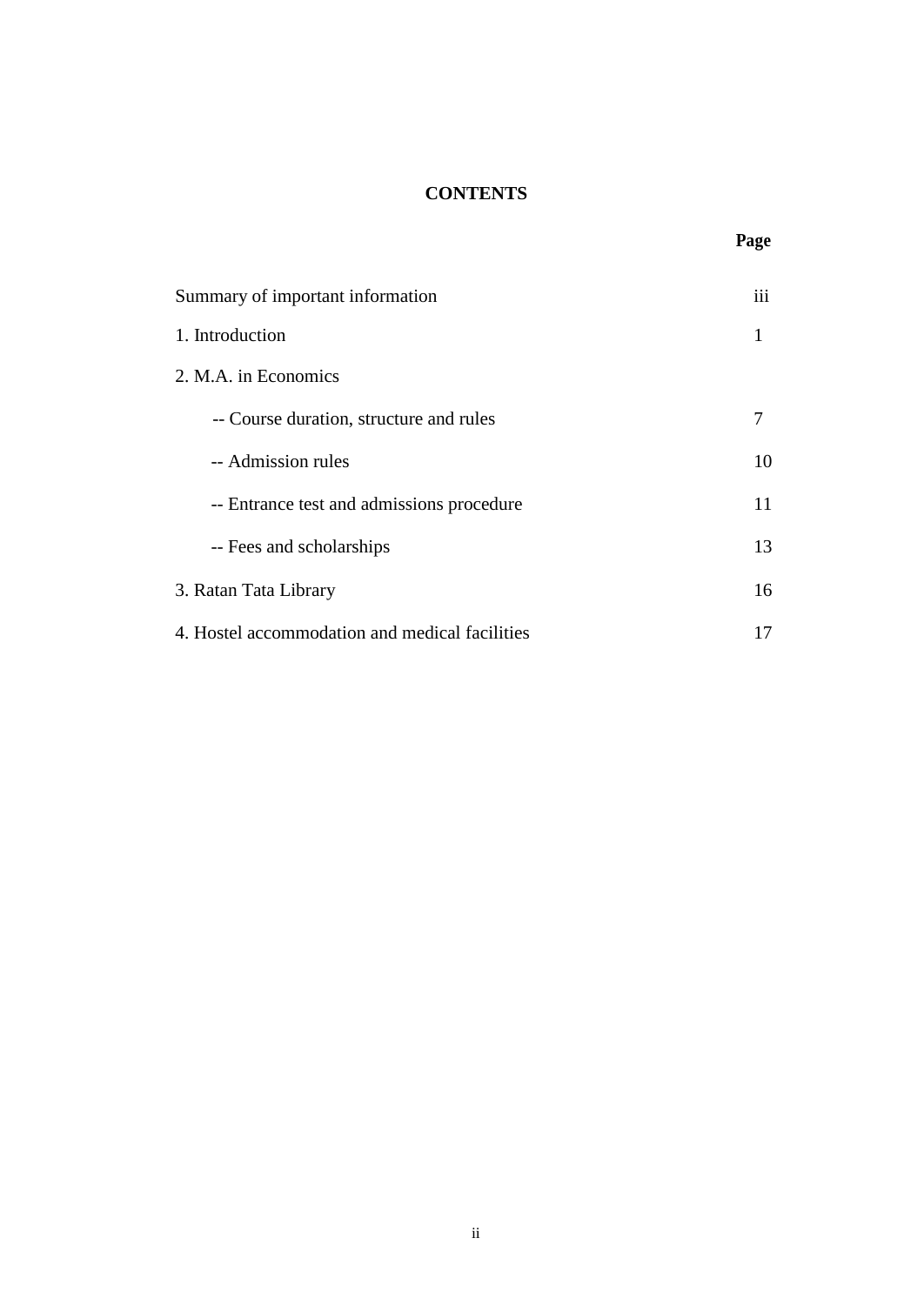#### **IMPORTANT INFORMATION**

- 1. Registration for admission to all post-graduate courses of the University of Delhi (including M.A. Economics at the Department of Economics, Delhi School of Economics) is carried out online by the University according to the rules and procedures described in the University's Bulletin of Information, which should be read carefully before filling the online application form. Details are available at [https://admission.uod.ac.in/?PG-Admissions.](https://admission.uod.ac.in/?PG-Admissions) Applicants are responsible for regularly checking the portal for any updates. Further information on Delhi University is available at [www.du.ac.in.](http://www.du.ac.in/)
- 2. This Handbook provides additional information for candidates intending to apply for the M.A. in Economics. Information about the admissions procedure for Ph.D. will be posted on the University website, and also the Department website at [www.econdse.org.](http://www.econdse.org/) **Information about the syllabus of the Entrance Test for admission to the M.A. in Economics is given in Section 2 below.**
- 3. For information about the application process, the date, time, venues and modalities of the Entrance Test, and declaration of results, please consult [https://admission.uod.ac.in/?PG-Admissions.](https://admission.uod.ac.in/?PG-Admissions) Questions should be addressed to the helpline number/email address listed on the portal. **The Department of Economics has no role to play in this process.**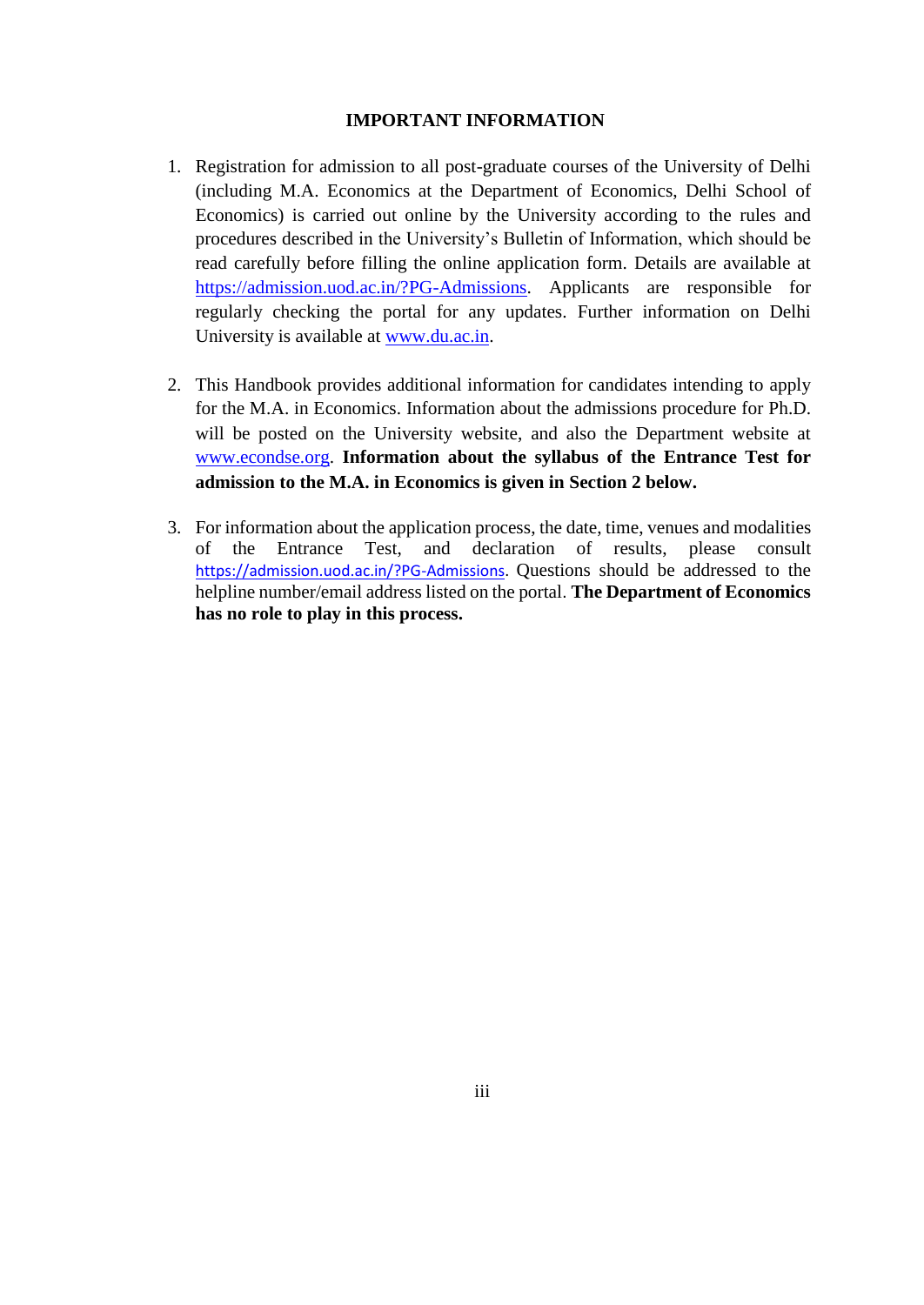## **Department of Economics Delhi School of Economics**

**Office Hours** 9:00 AM to 5:30 PM (Monday to Friday)

## **Contact Numbers**

**Department of Economics** 27666395

**Faculty Members** 011-27666703 and 27667159

**E-mail:** [dept@econdse.org](mailto:dept@econdse.org)

**Website:** [www.econdse.org](http://www.econdse.org/)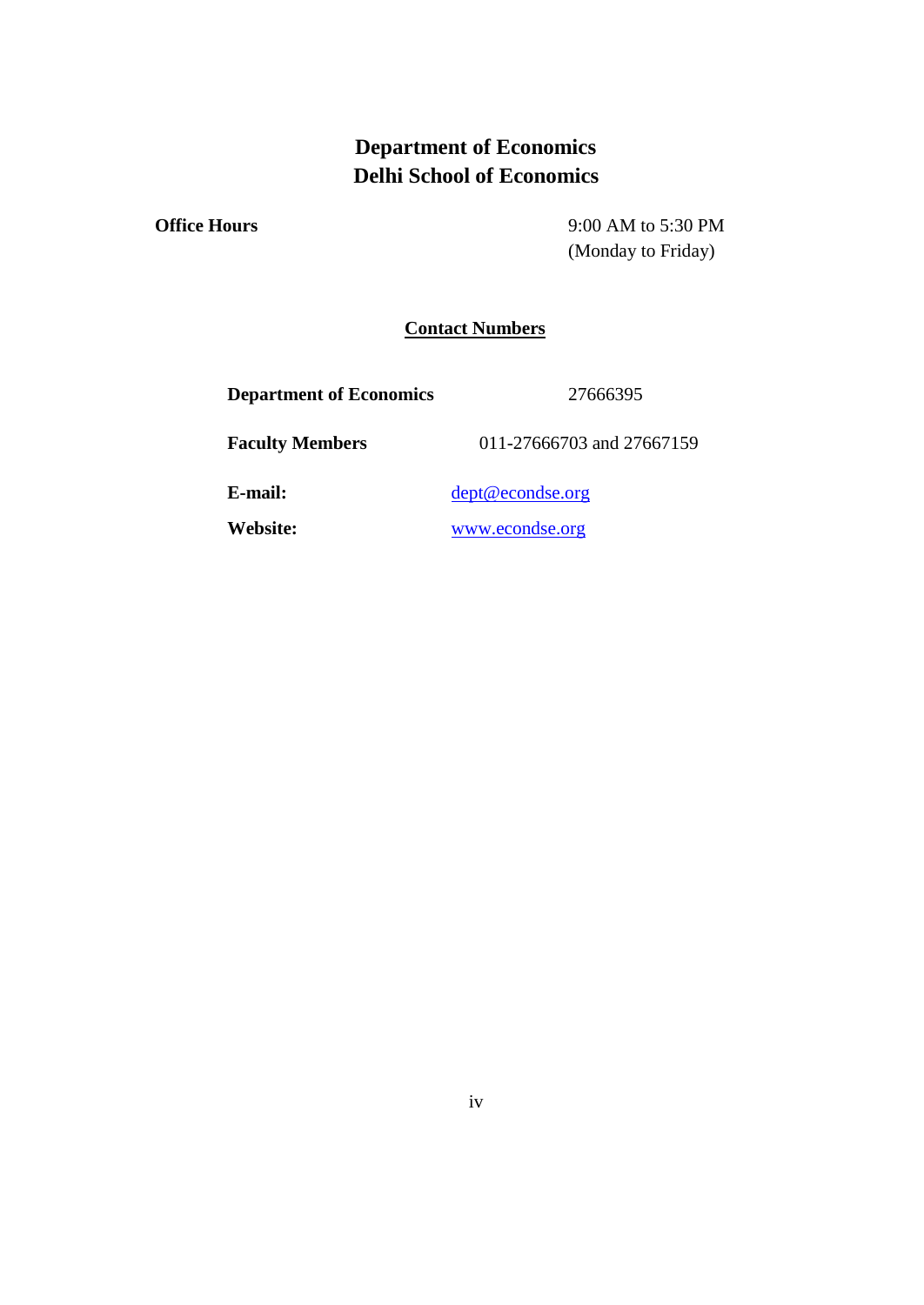## **1. INTRODUCTION**

#### *Our Past and Present*

The Department of Economics was one of the original departments of the University of Delhi, which was founded in 1922. For many years, it comprised only the economics teachers of the colleges of the university, until the appointment of Professor V.K.R.V. Rao as Professor of Economics in 1942. The Delhi School of Economics was set up in 1949 as an institution for advanced studies and research in economics, on the initiative of the Founder-Director Professor Rao, with Prime Minister Jawaharlal Nehru as its President. Since then, the Department has been at the forefront of post-graduate teaching and research in economics. At present, it is one of the three constituent departments of the Delhi School of Economics, the other two being Geography and Sociology.

The Department of Economics (henceforth, the Department) supports Masters, M.Phil. and Doctoral programmes in Economics, which draw a huge number of applicants from all over the country and many from abroad. These programmes have a strong theoretical and quantitative focus with an emphasis on empirical applications. Their hallmark is the dynamic curriculum offered, which is continuously reviewed and updated in line with the latest developments in the subject.

The Department is proud of its many past faculty members who have made significant contributions to the economics discipline. Foremost among these are the first three Heads of the Department, V.K.R.V. Rao, B.N. Ganguli and K.N. Raj, who went on to become Vice Chancellors of Delhi University. The foundations they laid down were built upon by their successors, K.A. Naqvi, Sukhamoy Chakravarty, A.L. Nagar, Mrinal Datta Chaudhuri, Dharma Kumar, K.L. Krishna, S.B. Gupta, Suresh D. Tendulkar, Om Prakash, Badal Mukhopadhyay, V. N. Pandit, K. Sundaram, Pulin B. Nayak, Partha Sen, Santosh C. Panda, B. L. Pandit and Pami Dua. Other distinguished scholars who have served on the faculty include Pranab Bardhan, Kaushik Basu, Jagdish Bhagwati, Bhaskar Dutta, Raj Krishna, Prasanta Pattanaik, Tapan Raychaudhuri, Sanjay Subrahmanyam, and Nobel laureate Amartya Sen. Many of them were nominated as Fellows of the Econometric Society, a much coveted honour in the field of Economics, making them members of a very prestigious international body of scholars.

The Department is also proud of its numerous alumni who have gone on to distinguished academic careers, including many Fellows of the Econometric Society such as Dilip Abreu, Bhaskar Dutta, Gita Gopinath, Vijay Krishna, Tapan Mitra, Dilip Mookherjee, Arunava Sen (who was also awarded the prestigious Infosys Prize), and Rohini Somanathan. Department alumni can be found in most major Economics, Business and Public Policy departments worldwide, very often as members of the faculty, and even more commonly, as doctoral students.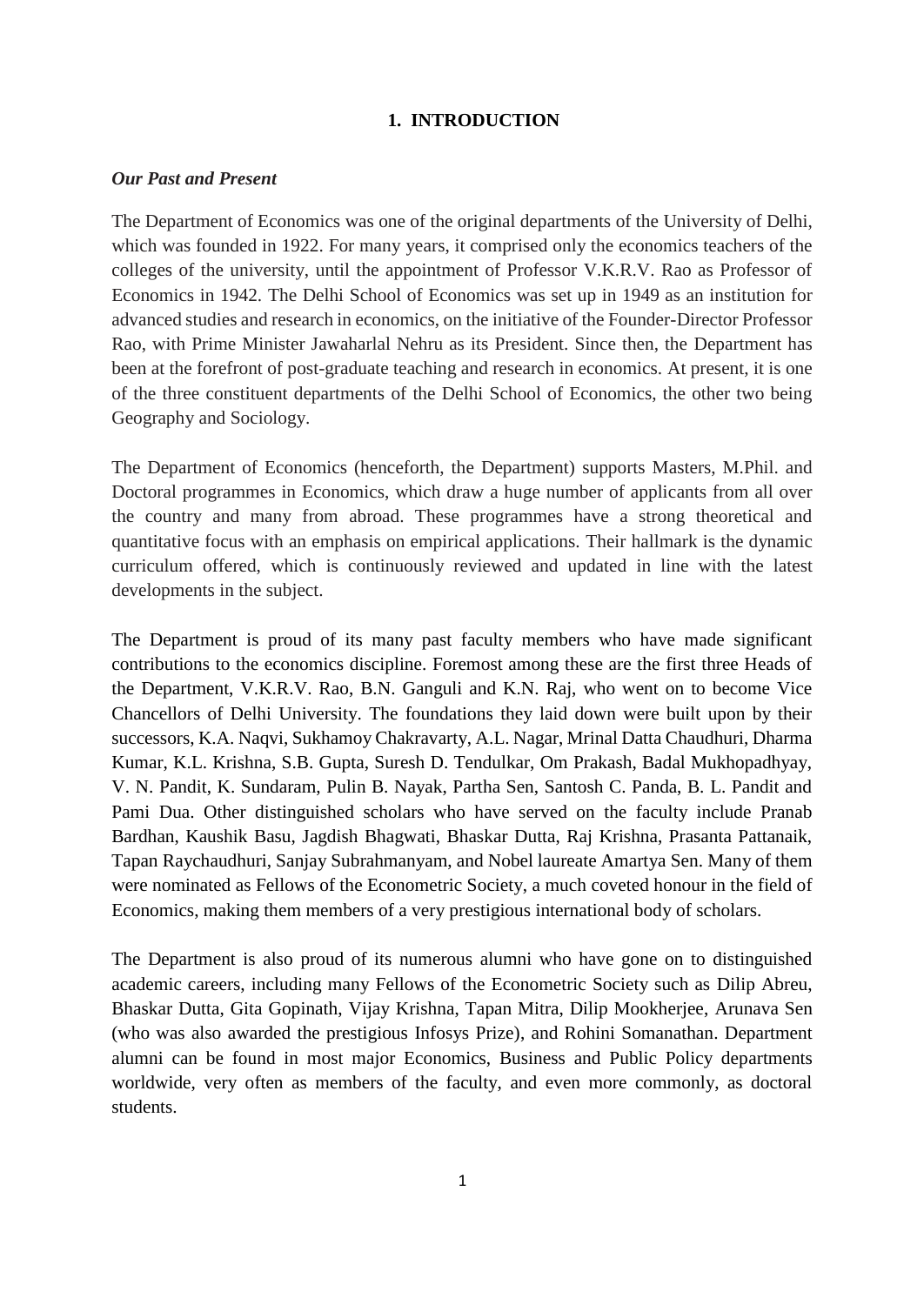Apart from purely academic distinctions, members of the Department have contributed to the task of institution-building in various capacities. The founder, Professor Rao, went on to become the Vice Chancellor of Delhi University, served as the Education minister in the central government, and also founded other important academic institutions. Another former member of the Department, Professor Manmohan Singh, served as Governor of the Reserve Bank of India, Finance Minister and later Prime Minister of India. Numerous other members of the Department, including K.N. Raj, Raj Krishna, P.N. Dhar, Sukhamoy Chakravarty, Suresh Tendulkar, Kaushik Basu, T.C.A. Anant and Pami Dua served the nation as high-level economic officials or advisers to the government and international bodies, as members of the Planning Commission, and as regulators or members of important government Commissions and committees. Others have served as public intellectuals and as public-spirited activists.

While the Department's alumni have traditionally found jobs and attained considerable eminence in academia, the civil services, NGOs, international organizations and the media, the number of alumni in finance, consultancy and other areas of the private sector has grown manifold in the past two decades. Further details about recent placements are given below.

In 1965, the Department was the first economics department in the country to be recognized by the University Grants Commission as a Centre for Advanced Studies, a distinction that it continues to hold to the present day. The present Department is building on this evolving tradition and continues to perform the functions of academic research, teaching and public service. Current faculty have published their research in leading Indian and international professional journals, and have won prestigious international and Indian awards and fellowships. Their specializations span a wide range of areas in economics (see [http://econdse.org/faculty/\)](http://econdse.org/faculty/). For many years, the Department has been ranked the highest amongst university economics departments in India by RePEc (Research Papers in Economics), a global electronic archive of working papers and publications in Economics and Finance [\(http://ideas.repec.org/top/top.india.html](http://ideas.repec.org/top/top.india.html)). The Department ranks highest in India, and 146<sup>th</sup> worldwide, in the QS 2022 subject ranking for Economics and Econometrics ([https://www.topuniversities.com/university-rankings/university-subject](https://www.topuniversities.com/university-rankings/university-subject-rankings/2022/economics-econometrics)[rankings/2022/economics-econometrics\)](https://www.topuniversities.com/university-rankings/university-subject-rankings/2022/economics-econometrics).

Apart from pursuing their individual research programmes, several members of the faculty also serve on committees of various government departments and public sector organizations, and on the governing bodies or academic councils of important academic institutions.

## *Looking Outward*

The Department maintains a lively interaction with the Indian and international economics profession. Over the years, it has hosted a long list of distinguished scholars as visitors and speakers, including Nobel laureates such as Jan Tinbergen, John Hicks, Kenneth Arrow, Milton Friedman, James Tobin, Lawrence Klein, Amartya Sen, John Nash, Eric Maskin, Thomas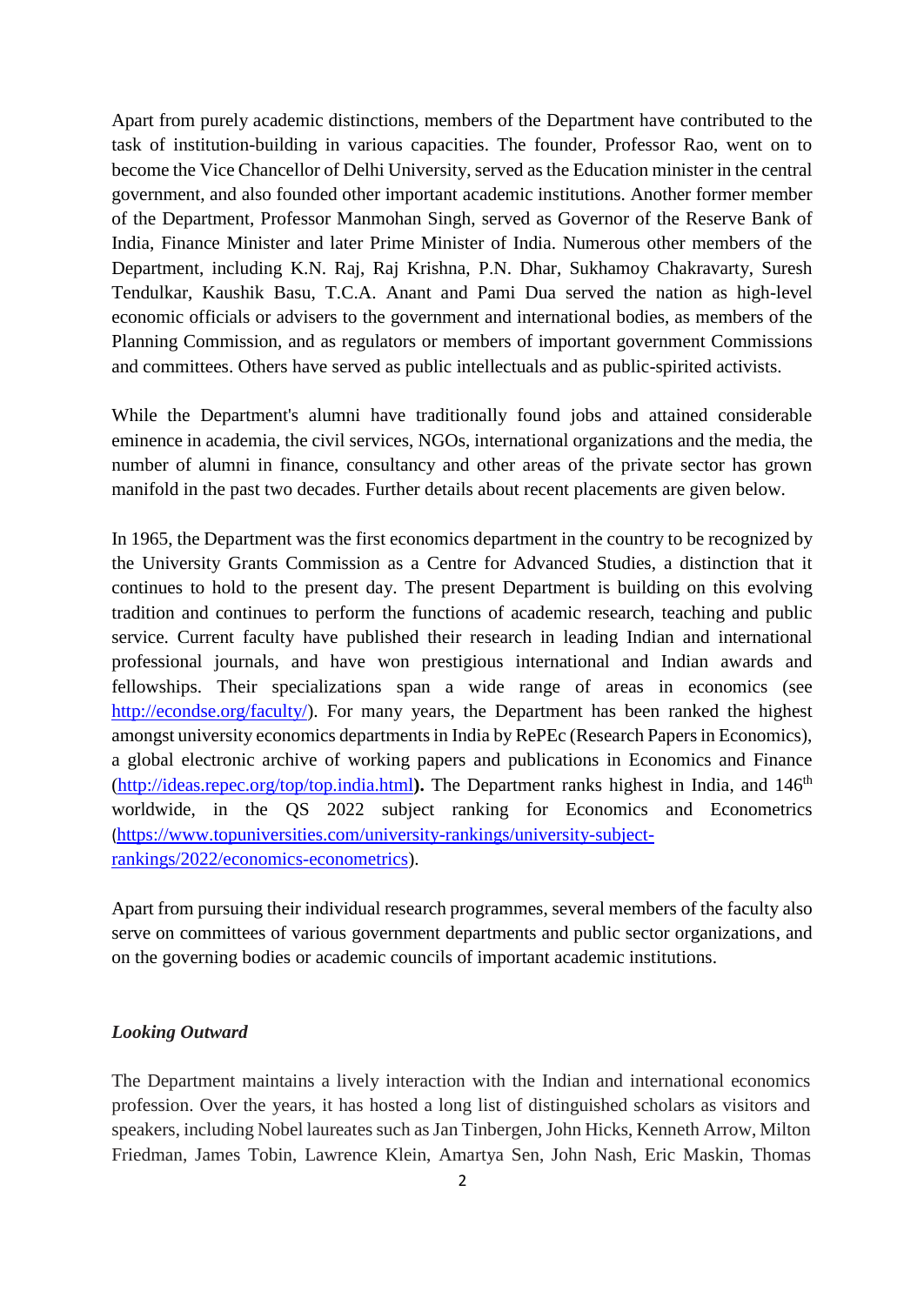Sargent, Joseph Stiglitz, Oliver Hart, Angus Deaton, Abhijit Banerjee and Esther Duflo. Other distinguished visitors and speakers over the years have included Michael Kalecki, Maurice Dobb, Nicholas Kaldor, Joan Robinson, Jagdish Bhagwati, T.N. Srinivasan, Ian Little, Harry Johnson, Robert Baldwin, I.G. Patel, William Baumol, Nicholas Stern, Bela Balassa, Lance Taylor, Ronald Jones, Anne Krueger, Edmond Malinvaud, Jacques Dreze, Zvi Griliches, Hugo Sonnenschein, Debraj Ray, and in more recent years, Pranab Bardhan, Partha Dasgupta, and Hal Varian. Key policy makers such as Montek Ahluwalia, Kaushik Basu, C. Rangarajan, Y.V. Reddy, Arvind Subramanian, Viral Acharya, V. Ananthan Nageswaran and N.K. Singh have also spoken at the DSE in recent years.

Conferences, workshops and seminars are important fora for the Department's research engagement with the economics profession at large. Members of the Department actively engage in such interactions, and also organize events, including an active weekly seminar series that attracts speakers from around the world. Another regular event is the annual Winter School, which brings in distinguished scholars from India and abroad to give a set of expository lectures on frontier areas of research, and to interact with young research scholars in a workshop-style setting. The list of distinguished invited speakers for the Winter School in recent years includes (apart from some of those named above): Ken Binmore, John Moore, Herve Moulin, Nobuhiro Kiyotaki, Andrew Chesher, Esther Duflo, Abhijit Banerjee, Maitreesh Ghatak, William Thomson, Charles Manski, John Roemer, Dilip Abreu, Janet Currie, Andrew Foster, Bina Agarwal, Scott Taylor, Mukesh Eswaran, Imran Rasul, Stephen Morris, Ariel Rubinstein, Glenn Loury, Gita Gopinath, Avinash Dixit, Sanjeev Goyal, Jorgen Weibull, Timothy van Zandt, Manuel Arellano, John Leahy, Christopher Udry, George Mailath, V.V. Chari, Edward Glaeser, Jean-Marc Robin, Ran Spiegler, Pol Antras, Pascaline Dupas, Vijay Krishna, and Martin Uribe. The distinguished speakers at the 2021 Winter School were Tayfun Sonmez (Boston College), Michael Woodford (Columbia), Whitney Newey (MIT) and Mark Rosenzweig (Yale).

The Department organized the Asian Meetings of the (International) Econometric Society in 2012. It also organized a conference on '*Indian Economy: Issues and Perspectives*' in 2013, as part of the golden jubilee celebrations of The Indian Econometric Society (TIES), the preeminent economics society in India. A special conference was organized in 2017 to felicitate Kaushik Basu on his 65<sup>th</sup> birthday. Distinguished speakers included Avinash Dixit, Joseph Stiglitz, and Manmohan Singh. In 2018, the Department hosted the prestigious Asia-Pacific Innovation Conference, which was held in India for the first time. In recent years, acting as a lead institution, the Department has taken part in the activities of the BRICS Network University, an initiative undertaken by the national governments of Brazil, India, China and South Africa.

### *Our Journal and Working Papers*

The Department houses a highly-regarded biannual journal, the *Indian Economic Review*, now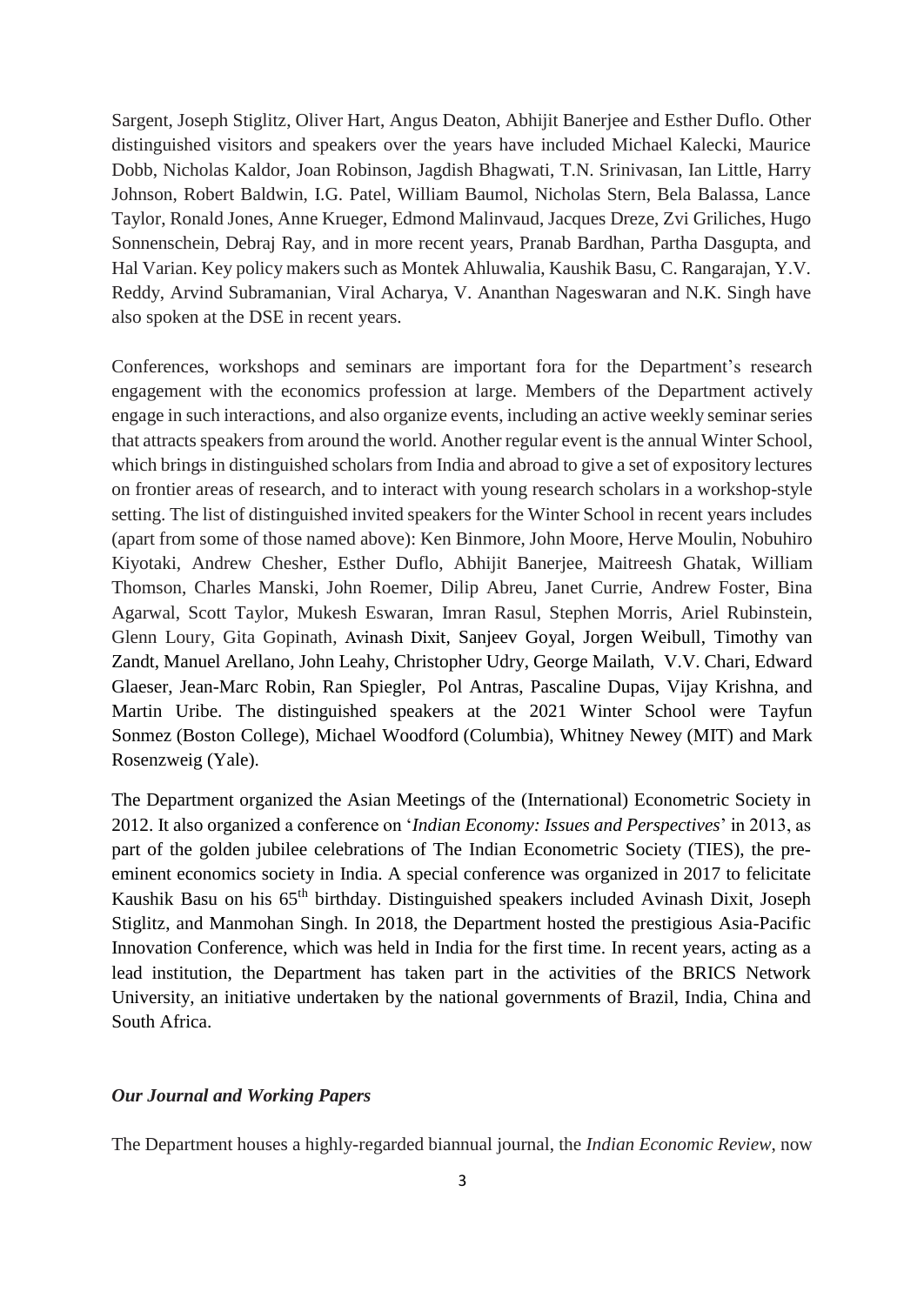published by Springer, which publishes peer-reviewed scholarly articles in diverse areas of economics*.* Over the years, it has featured the work of leading economists including several Nobel laureates. Past contributors to IER include George Akerlof, Pranab Bardhan, Kaushik Basu, William Baumol, Jagdish Bhagwati, Sukhamoy Chakravarty, Mrinal Datta Chaudhuri, Harry Johnson, James Mirrlees, Lawrence Klein, Kala Krishna, Anne Krueger, A.L. Nagar, William Nordhaus, Prasanta Pattanaik, K.N. Raj, Joan Robinson, Amartya Sen, T.N. Srinivasan, Nicholas Stern, Suresh Tendulkar, Jan Tinbergen, James Tobin, Stephen Turnovsky, Thomas Weisskopf, to name a few. Past issues of the journal are available at JSTOR [\(jstor.org\)](http://jstor.org/). There were about 75,000 downloads of IER articles in 2021. In June 2021, the tradition of an IER Annual Public Lecture was revived. The lecture titled "Persistence and transformation in economic development" was delivered by Melissa Dell, Professor of Economics at Harvard University and John Bates Clark Medal awardee in 2020. The event was live-streamed on YouTube and has been viewed by over 1650 people so far. The Department also runs a Working Paper series that publishes the research of its faculty members and visitors.

#### *Infrastructure, Library, and Computing Facilities*

Teaching and research in the Department are supported by excellent infrastructure, computing facilities and a well-stocked library. The main lecture theatre as well as all classrooms are airconditioned and equipped with audio-visual facilities. In 2017, the lecture theatre was interconnected to two other classrooms with an enhanced two-way interactive audio-visual system. The Ratan Tata Library houses one of the best collections in economics and related social disciplines. It has a collection of over 333,000 books and bound journals, and subscribes to more than 230 academic journals. Many more journals are accessible on-line from the Delhi University Library System (DULS) from terminals in the library as well as in the Department's computer labs. (See Section 3 below for more information on the RTL.)

The Department has separate computer labs for Master's and research students. The labs have about 45 latest quad-core i7 based desktops with updated antivirus / malware protection. Here students receive training in data analysis and economic modeling using specialized econometric packages such as STATA, Mathematica, Scientific Workplace, E-views, Shazam, Microfit, Gauss, RATS (Real Analysis of Time Series), NLOGIT, Rstudio, etc. Students have access to high-speed internet through these desktops to aid their research. The computer lab also provides printing facilities to research students through a network printer. Computer labs provide access to various offline and online databases such as NSSO (National Sample Survey Organization), NFHS (National Family Health Survey), Census data, ASI (Annual Survey of Industries), NAS (National Accounts Statistics), CMIE Prowess database on companies, CMIE Consumer Pyramids Dx (CPdx) of CMIE, EPW Research Foundation Indian Time Series, and [indiastat.com.](http://indiastat.com/) Online access to journal archives such as [jstor.org,](http://jstor.org/) [sciencedirect.com,](http://sciencedirect.com/) etc. is also available to students through Delhi University's internet. Laptops are made available to students for presentations. The entire building is Wi-Fi enabled so that students can use their own laptops to access the internet.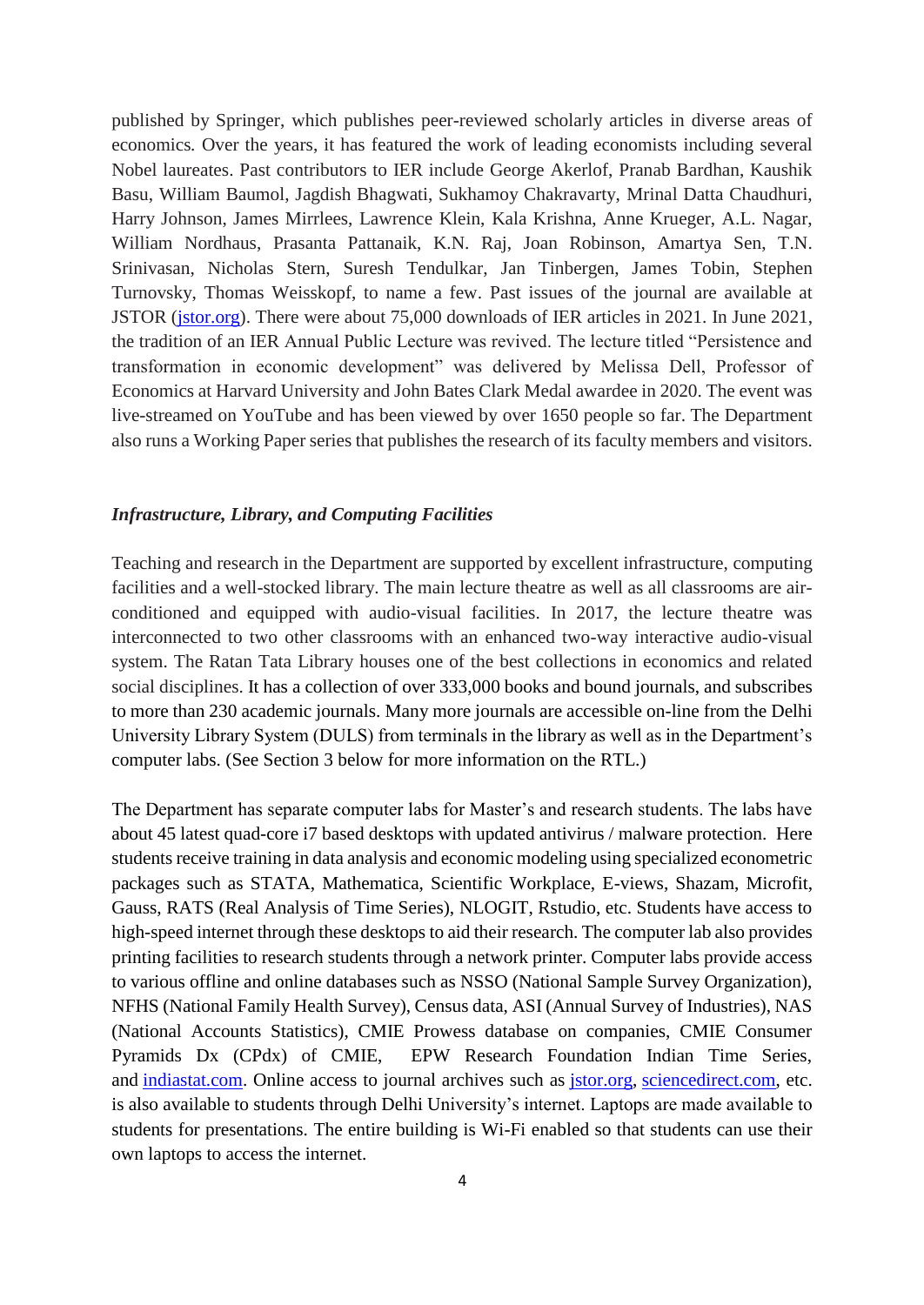The Department website [\(econdse.org\)](http://econdse.org/) provides information about faculty specializations and research; admissions procedures; recommended readings for courses; notices for upcoming seminars, Conferences, Working Papers and Public Lectures; and links to useful academic websites. The Department's website is an important source of interaction between the Department and the students. The website is based on Wordpress CMS (Content Management System) and is actively updated on a daily basis. Faculty can post and update the information on the website themselves. Here students have online access to the course material, lecture slides, and weekly seminar announcements. Course-wise folders, containing course material, are also accessible from each desktop through a network drive hosted on a powerful in-house server. There is a separate study room for research students with air conditioning, connectivity to the central LAN and Wi-Fi access, and a dedicated printer.

#### *Student Placements*

The Department has developed a well-deserved reputation for producing high quality, welltrained and extremely motivated students, many of whom go on to get their doctorates at the top universities around the world. Over the past decade or so, our students got admission offers with fellowships from Princeton, Stanford, Yale, New York University, Columbia, Harvard (Kennedy School), Boston, Minnesota, Oxford, Michigan State, British Columbia, Washington Seattle, Georgetown, Toulouse, Warwick, Brown, Cornell, Wisconsin-Madison, Maryland, Pennsylvania State University, Indiana, Toronto, University of Texas at Austin, Northwestern University, and Washington St. Louis, among others.

The Department also has a placement programme, organized by the DSE-Economics Placement Cell, that successfully places students in attractive corporate jobs and summer internships. Since its inception in 1998, the Placement Cell has been committed to widening the options available to students in terms of careers and in enabling them to make informed choices regarding these options. A wide range of profiles are offered on campus comprising Business Analytics, Risk Advisory, Management Consulting, Investment Banking, Marketing and Sales, Research and Development, Macroeconomic and Statistical Modelling and Forecasting and Media & Publishing, both for summer internships and final placements. Recruiters on campus have included JP Morgan Chase & Co., Nomura, Credit Suisse, UBS, Bajaj Finserv, American Express, Bank of America, Standard Chartered, Wells Fargo, PwC DIAC, Deloitte, Bain & Company, Mastercard, CitiBank, CitiCorp, Nestle, Proctor and Gamble, AB InBev, ITC, PayPal, Accenture, ANZ Group, Amazon, Flipkart, HDFC Bank, IDFC First Bank, ICICI Bank, Royal Bank of Scotland, Societe Generale, Kotak Mahindra Bank, Fractal Analytics, Capital One, World Wide Technology, Microsave Consulting, Fisher Jordan, Barclays, Ola, EXL Analytics, Experian, Brillio, Genpact, Indus Insights and others.

The Placement Cell goes beyond traditional placement activities to create opportunities for the growth of students through interactive sessions and workshops such as those for resume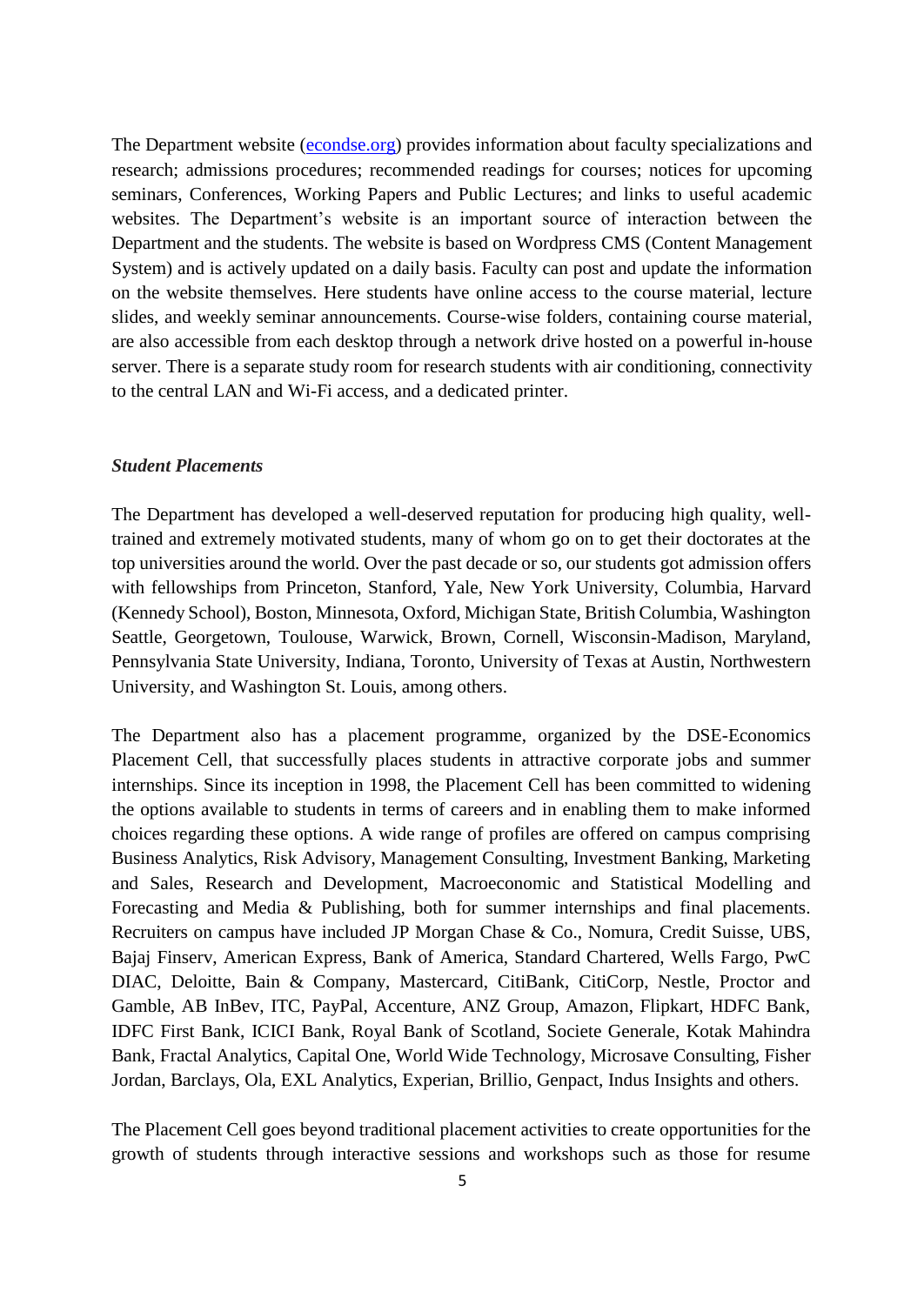building, case workshops, improving interviewing skills, understanding numerous career options and talks from various industry leaders. In 2012, the Cell started a Mentorship Programme to familiarise the incoming M.A. students with the placement processes and guide them throughout.

Please visit <http://econdse.org/placement> for more information.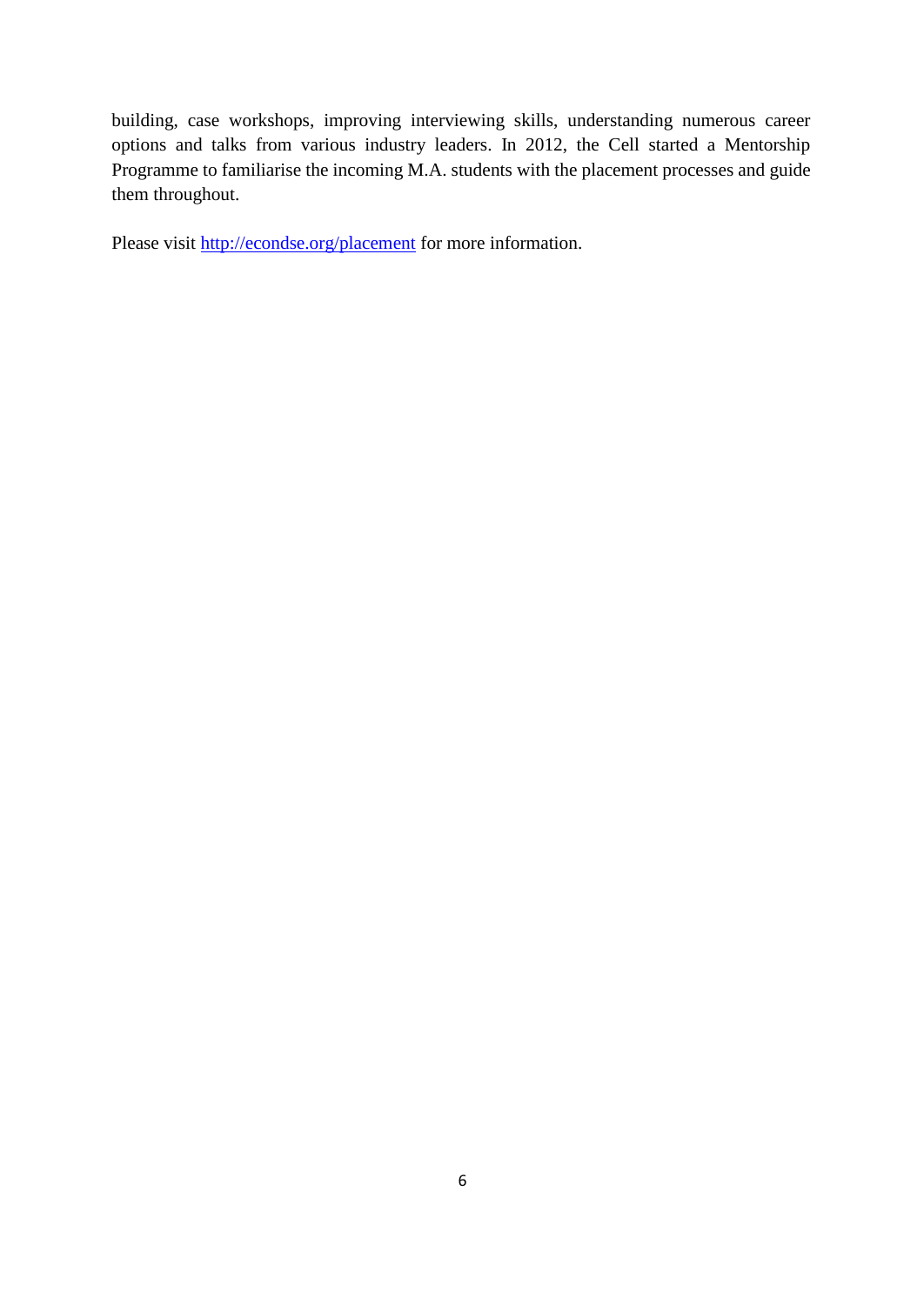## **2. M.A. IN ECONOMICS**

The Department offers a Master of Arts (M.A.) programme in Economics, which reflects new developments in the discipline. The curriculum has a strong theoretical and quantitative focus with all students being trained in the use of computers and statistical software that they find useful in their professional careers in academia, research institutions, government, and industry. The M.A. programme is semester-based and includes a large number of elective courses which allows students to pursue their varied interests and to specialize in their fields of choice.

## *Academic Calendar*

The Academic Calendar for the M.A. Economics programme for 2022-23 will be as per the University Calendar, according to which classes will start as per University guideline.

## *Course Structure*

The M.A. in Economics is a two-year full-time programme with each year comprising the summer and winter semesters. It consists of fifteen courses, of which six are compulsory core courses and nine are elective/optional courses. Every student is required to complete the programme within a span period of four years of initial admission. **The medium of instruction and evaluation is English.**

Courses are taken in the following sequence:

| <b>Semester I:</b>   | Microeconomic Theory (001)<br>Introductory Mathematical Economics (002)<br>Introductory Econometrics (003)                            |
|----------------------|---------------------------------------------------------------------------------------------------------------------------------------|
| <b>Semester II:</b>  | Macroeconomic Theory (004)<br>Introduction to Game Theory (005)<br>Economic Development & Policy in India (006)<br>One optional paper |
| <b>Semester III:</b> | Four optional papers                                                                                                                  |
| <b>Semester IV:</b>  | Four optional papers                                                                                                                  |

**Elective/optional courses** are listed in section 6 of the full 2020 handbook, available at [http://econdse.org/wp-content/uploads/MA-Handbook-1.pdf.](http://econdse.org/wp-content/uploads/MA-Handbook-1.pdf) Only some of the listed courses will be offered. A student's choice of elective courses in each semester will be limited to those announced by the Department at the beginning of that semester. Each student is required to finalize his/her choice of the elective courses within two weeks of the start of each semester. Because of infrastructural requirements the Department may put a cap on the number of students in an elective course. In particular, econometrics optional courses may require a minimum level of performance in compulsory course EC003.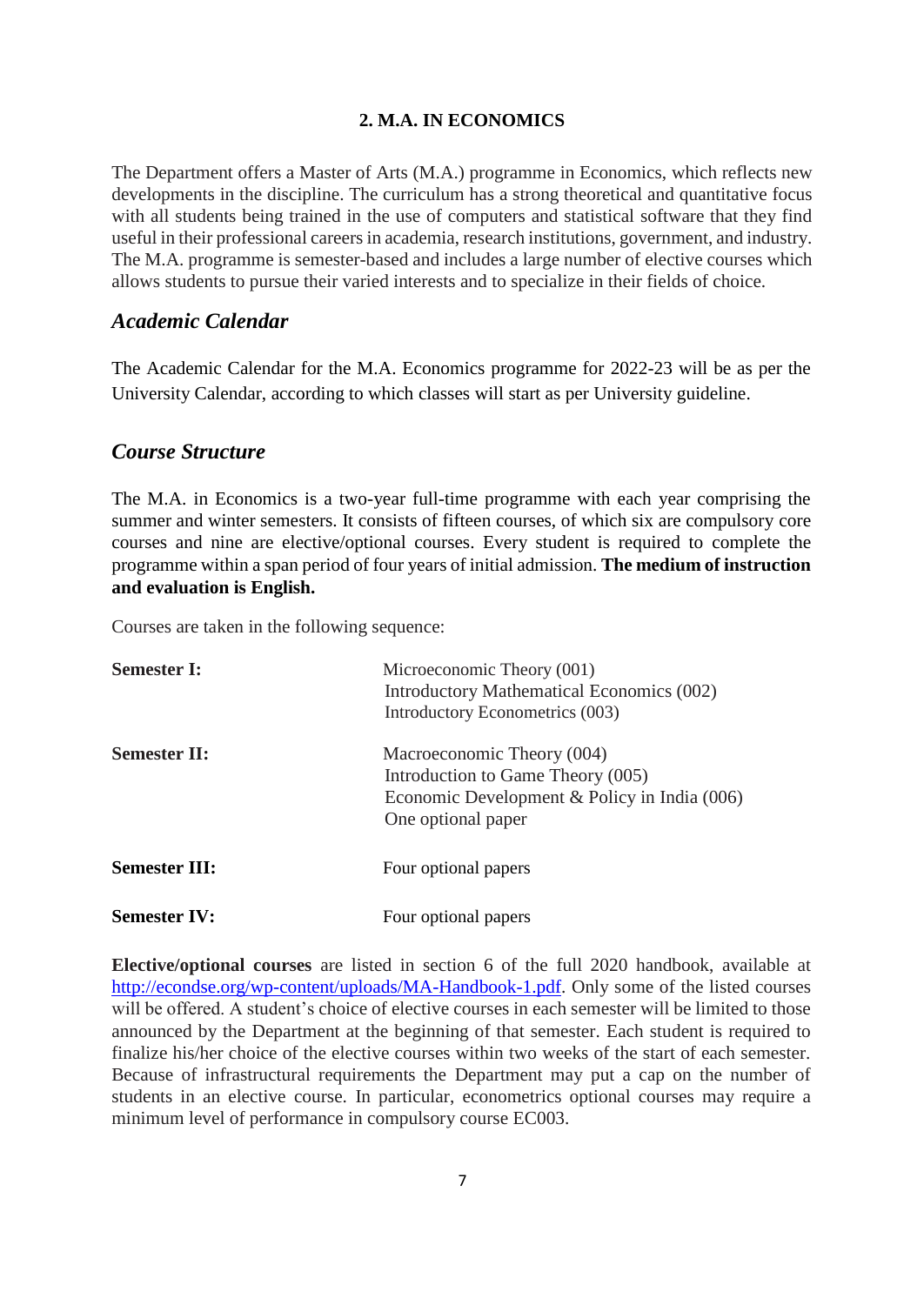## *Evaluation*

Examinations in all courses will be held semester-wise. A student can appear for an exam only in the semester in which the examination for that course is announced by the Department. Evaluation will be done by the instructor(s) in the concerned course, with a provision for revaluation of the final examination. Unless otherwise specified, the division of marks will be 30 marks for internal evaluation and 70 marks for a written final examination. Internal evaluation may be based on a combination of midterm exams, term-papers, lab assignments and class attendance and class participation. The weights assigned to these components will be specified by the instructor at the beginning of the course. In all the courses, the internal assessment requirements begin from the first day of classes, and these requirements must be met as scheduled by the instructor. **Note that once awarded, internal assessment marks cannot be improved, even if the student re-appears for the end-semester examination of that course.** All modes of evaluation will be conducted in English.

## *Span Period, Pass Rules and Award of Degree*

## **NOTE: The following rules are subject to changes in the Delhi University Ordinances.**

## **Span Period**

No student shall be admitted as a candidate for any M. A. Economics examination after the lapse of four years from the date of admission to Part I of the M. A. Economics programme.

#### **Promotion Criteria, Pass Rules**

- (a) No student will be detained in Semester I or in Semester III on the basis of his/her performance in these semesters. In other words, the student will be automatically promoted from Semester I to Semester II, and from Semester III to Semester IV.
- (b) A student shall be eligible for promotion from  $1<sup>st</sup>$  year (Part I) to  $2<sup>nd</sup>$  year (Part II) of the programme provided he/she passes 50% of the papers of Semesters I and II taken together. However, he/she will have to clear the remaining paper(s) while studying in the 2<sup>nd</sup> year of the programme (Semesters III and IV).
- (c) Students who do not fulfill the promotion criteria listed in clause (b) above shall be declared Fail in the Part concerned. However, they shall have the option to retain the grades in the papers in which they have secured a minimum grade of D.
- (e) A student who has to reappear in a paper prescribed for Semester I/III may do so only in the odd semester examinations to be held in November/December. A student who has to reappear in a paper prescribed for Semester II/IV may do so only in the even semester examinations to be held in April/May.

#### Note: **If a student is not eligible for appearing in Semester I examinations for any reason,**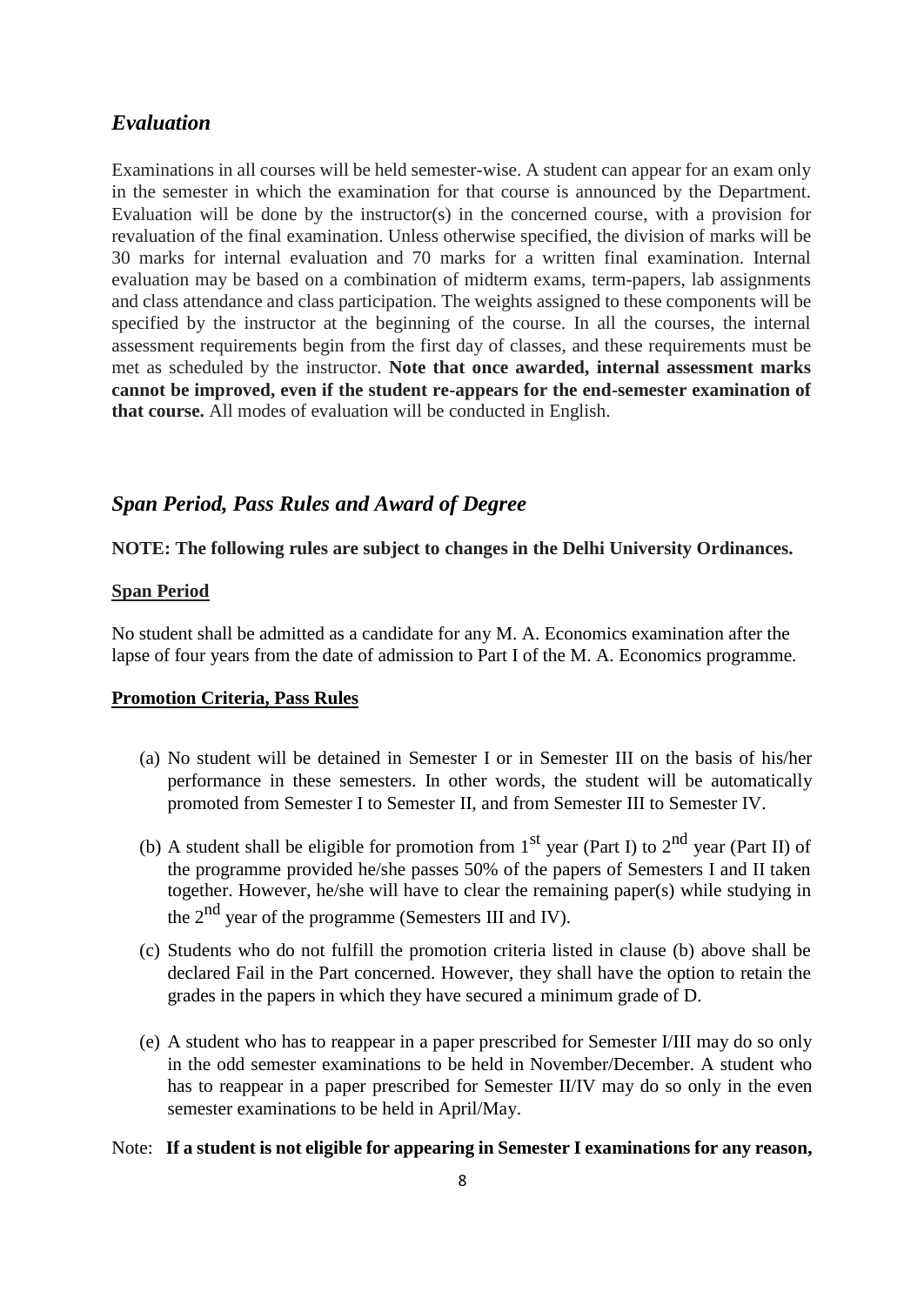## **he/she will not be eligible for admission to Semester II and will have to apply for readmission to Semester I.**

## **Reappearance in passed papers**

- (a) A student may reappear in any theory paper prescribed for a semester, on foregoing, in writing, her/his previous performance in the paper(s) concerned. This can be done only in the immediate subsequent semester (for example, a student reappearing in a paper prescribed for Semester I, may do so only in the immediate next Semester III examination).
- (b) A student who has passed all the papers of Part II (Semesters III and IV) may reappear for improvement in any paper(s) of Semesters III and/or IV at the immediate subsequent Semesters III and/or IV examinations, respectively. The student may do so on foregoing, in writing, his/her previous performance in the paper(s) concerned, within the prescribed span period.

## **(Note: The candidates of this category will not be eligible to join any higher course of study)**

- (c) In the case of reappearance in a paper, the result will be prepared on the basis of candidate's current performance in the examination.
- (d) In the case of a candidate who opts to re-appear in any paper(s) under the aforesaid provisions, on surrendering her/his earlier performance, but fails to re-appear in the paper(s) concerned, the grades previously secured by the candidate in the paper(s) in which she/he has failed to re-appear shall be taken into account while determining her/his result of the examination held currently.
- (e) Reappearance in practical examinations, dissertation, project and field work shall not be allowed.
- (f) A student who reappears in a paper shall carry forward the internal assessment marks originally awarded.

## **Note that all exams must be completed within the four year span period. To be eligible for the award of the degree, a student must pass all the papers in semesters I to IV with a minimum grade of D.**

Conversion of marks in courses into grade points, SGPA, CGPA, grand CGPA, class, and award of degree will be done by Delhi University as per its rules.

Applications, with prescribed fees, for revaluation or re-checking of examination scripts will be entertained according to University rules.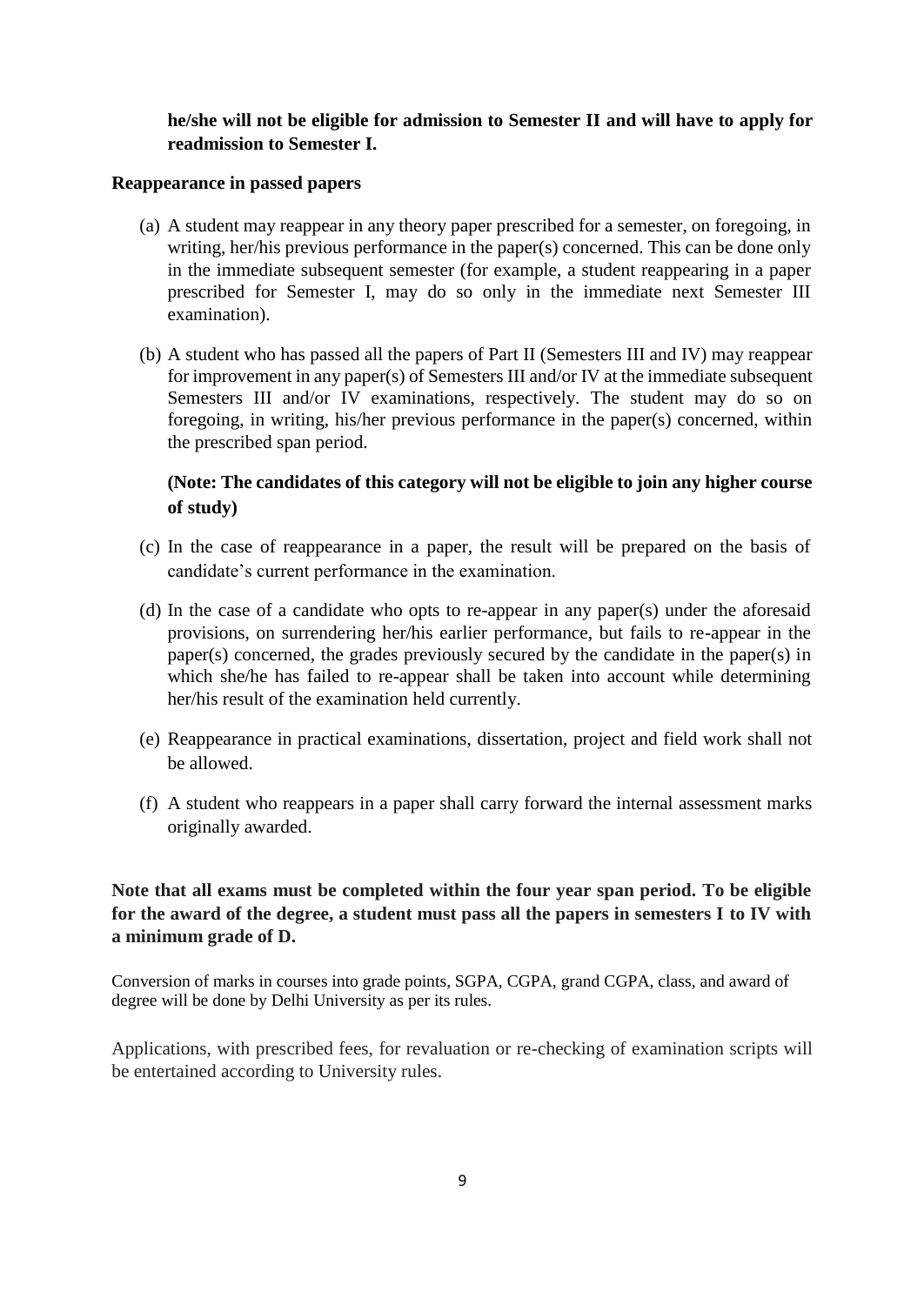## Admission Rules (for admission to M.A. Economics, 2022-23)

- All applicants MUST register and pay application fees on the University's PG admission portal [https://admission.uod.ac.in/?PG-Admissions.](https://admission.uod.ac.in/?PG-Admissions) Detailed instructions on how to fill the application form are available on the portal and in the University's Bulletin of Information which can be downloaded from the same website.
- As per University guidelines, 50% of seats in each category are earmarked for direct admission of students who have graduated with B.A. Economics (Hons) of the University of Delhi, subject to eligibility conditions and in order of merit in the respective categories. The remaining 50% will be filled through an Entrance Test**.** Reservations/concessions will apply separately for both modes of admissions. All applicants are required to register online, irrespective of the mode of intake.
- **Students of B.A. Economics (Hons) of the University of Delhi will be considered for Direct/Merit mode of admissions if they opt for it at the time of registration. However, they are advised in their own interest to opt for the Entrance Test as well.**
- **Shortlisting of students for departmental scholarships will be done on the basis of the Entrance Test only.**
- The date, time and venue of the Entrance Test will be announced on the University's PG admissions portal, and the Admit Card will be downloaded from the online registration account generated on the same portal. Any queries should be addressed to the helpline numbers/email address given on the portal. **The Department of Economics will not be in a position to answer questions in this regard.**
- Applicants are responsible for regularly checking the University admissions portal for any updates. In particular, after the closing date for registration, the portal may be reopened for a few days in order to allow candidates to upload the results of their qualifying degree, in case it is not declared at the time they submit the application form. However, it is the applicant's responsibility to keep checking the portal for this purpose. For Direct/Merit Category admissions, the applicants shall be considered in the Admission List only if their Qualifying Examination results are updated on the PG Admission Portal after portal re-opening.

## **Eligibility Conditions**

## **A.** *Indian Students (General Category)*

*Direct/Merit Mode:* At least 60% or equivalent CGPA in the aggregate of the B.A. Economics (Hons) of the University of Delhi.

*Entrance Test Mode:* At least 60% or First Division or equivalent CGPA in any Graduate/Postgraduate degree in any subject from the University of Delhi or any Indian University recognized by the University of Delhi.

Relaxations/concessions for categories other than the General Category are laid down in the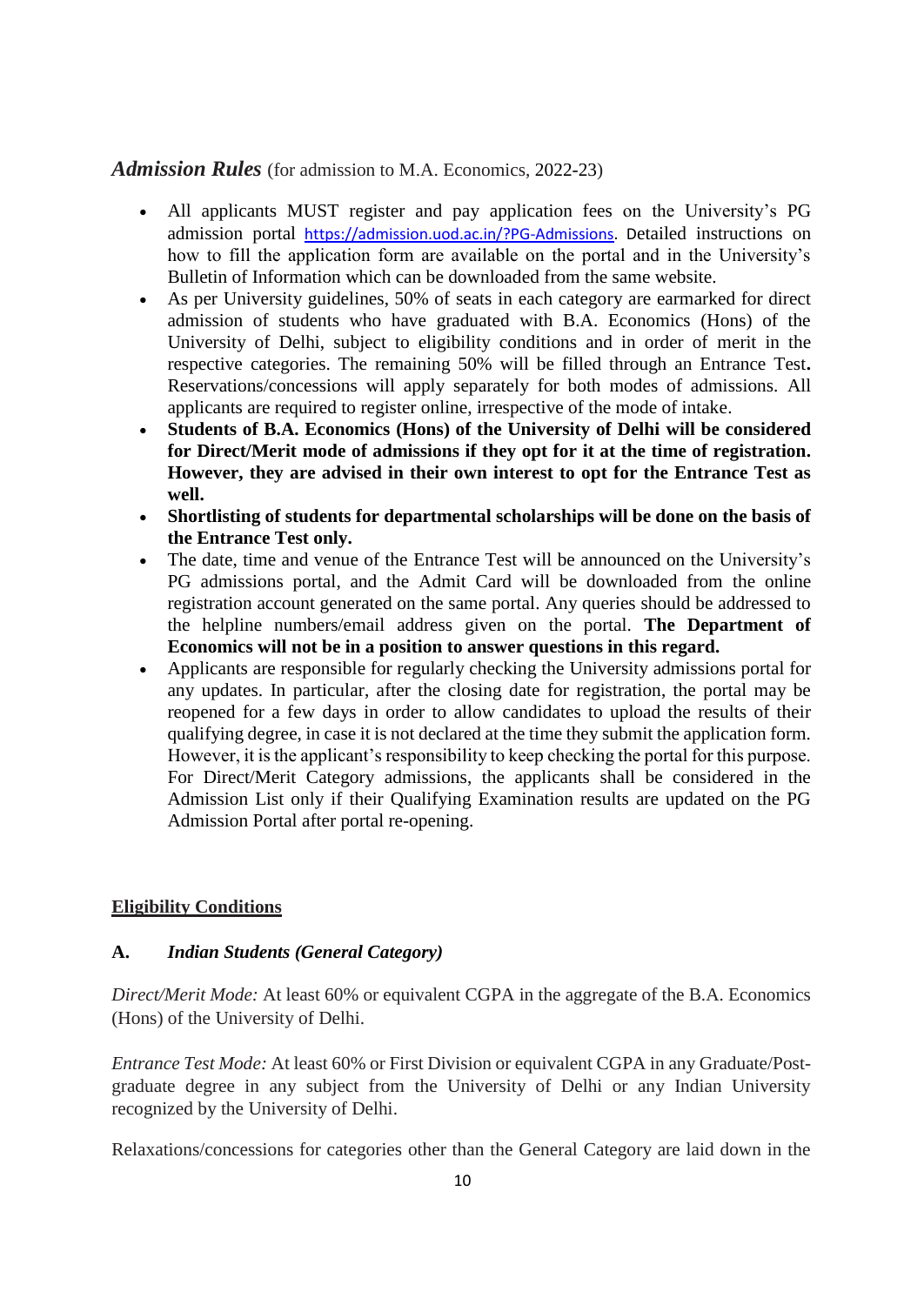Information Bulletin of Delhi University.

## **B.** *Foreign Students*

Foreign nationals must submit their GRE Scores along with recommendations from two academic referees, in order for the Department to evaluate their suitability for the M.A. programme. They should also familiarize themselves with the material covered in the textbooks recommended for the entrance test (listed below), so as to ensure that they have the aptitude for the M.A. courses offered by the Department. In particular, they should be aware that the M.A. programme requires a high level of mathematical competence. No matter which option they choose, all foreign nationals must route their applications through:

FOREIGN STUDENTS' REGISTRY OFFICE Room No. 11, First Floor, Conference Centre, University of Delhi, Delhi-110007

Phone No: 011-27666756 Website:<http://fsr.du.ac.in/> E-mail: For admission related queries: [fsradmissions@du.ac.in;](mailto:fsradmissions@du.ac.in) for other queries: office@fsr.du.ac.in. Dealing Timings: 09.30 am - 1 pm & 2.00 pm - 5.00 pm (Office will remain closed on Saturdays, Sundays and all Public/ Gazetted Holidays)

#### **M.A. Admission-cum-Scholarship Test/Entrance Exam**

Candidates are expected to be familiar with the material contained in the current B.A. (Hons) Economics programme of the University of Delhi. The Entrance Examination will test the candidates' ability to understand and apply concepts in four basic areas in Economics: (a) microeconomic theory, (b) macroeconomic theory, (c) mathematical techniques used by economists, and (d) probability, statistics and elementary econometrics. Apart from these, some general questions testing the reasoning and quantitative ability of the students may also be asked. Some indicative, but not exhaustive, references that may be used to prepare for the examination are:

Sydsaeter, K. and Hammond, P. J., *Mathematics for Economic Analysis*, Pearson Education. Devore, J.L., *Probability and Statistics for Engineers,* Cengage Learning, 2010.

Dougherty, Christopher, *Introduction to Econometrics*, 4th edition, OUP, Indian edition.

Gujarati, D. N. and D.C. Porter, *Essentials of Econometrics*, 4th ed, McGraw-Hill International edn

Stock, J.H. and M.W. Watson, *Introduction to Econometrics*, Pearson 3rd/4th edn.

Snyder, C. and W. Nicholson, *Fundamentals of Microeconomics*, Cengage Learning (India).

Varian, H., *Intermediate Microeconomics*, 2nd ed., Norton & Co., 2010.

Dornbusch, R., S. Fischer, and R. Startz, *Macroeconomics*, McGraw-Hill.

Blanchard, Olivier, *Macroeconomics*, Pearson Education, Inc., 5th edition, 2009.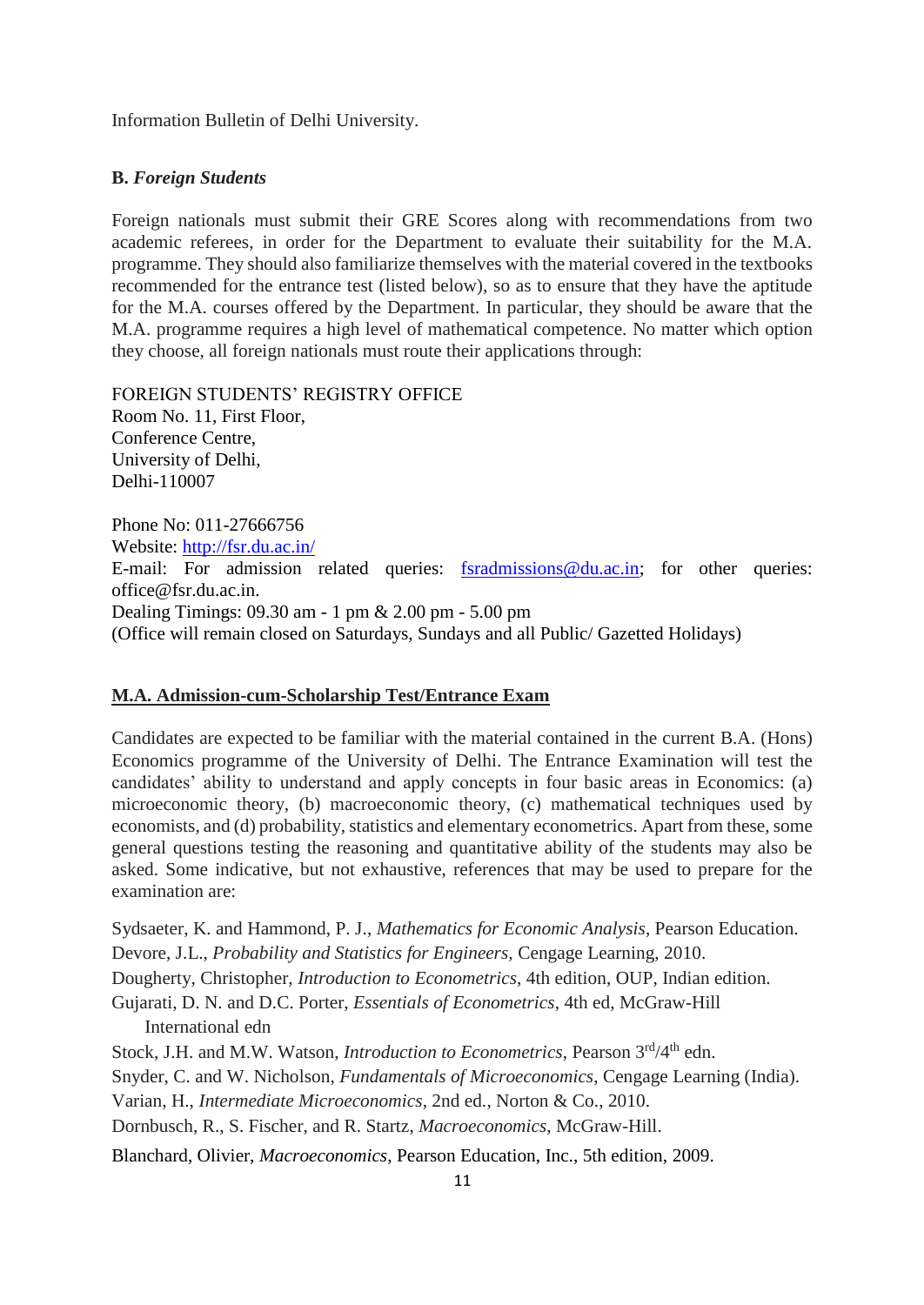Jones, Charles I. *Introduction to Economic Growth*, W.W. Norton & Company, 2nd edition, 2002.

The test will consist of multiple-choice questions only, with negative marking for wrong answers. Please consult the University's Bulletin of Information at [https://admission.uod.ac.in/?PG-Admissions.](https://admission.uod.ac.in/?PG-Admissions) for detailed instructions on appearing in the entrance examination. Calculators will not be allowed.

**For the benefit of the candidates, the entrance test papers for some earlier years are available on our web page: http://www.econdse.org under 'Admissions'. However, the format and weightage of the different sections of the test may change from year to year. No queries on the test paper will be entertained.**

## **Admission Procedure**

Separate merit lists will be put up for the reserved and general categories to be admitted through the Entrance Test and through Direct Admissions. Admission procedure will be as per the Bulletin of Information at [https://admission.uod.ac.in/?PG-Admissions.](https://admission.uod.ac.in/?PG-Admissions) Admission of students to the course will be provisional and will be confirmed by the Admission Committee of the University only after verification of the original certificates.

After being selected for the M.A. Economics programme, students must enroll themselves in the Department of Economics at the Delhi School of Economics. No seats are assigned in colleges for students of M.A. Economics.

## *General Discipline*

Subject to the control and general regulation of the Academic Council, the instruction and routine in M.A Economics shall be under the direction of the Dean, Faculty of Social Science, and the Head of the Department.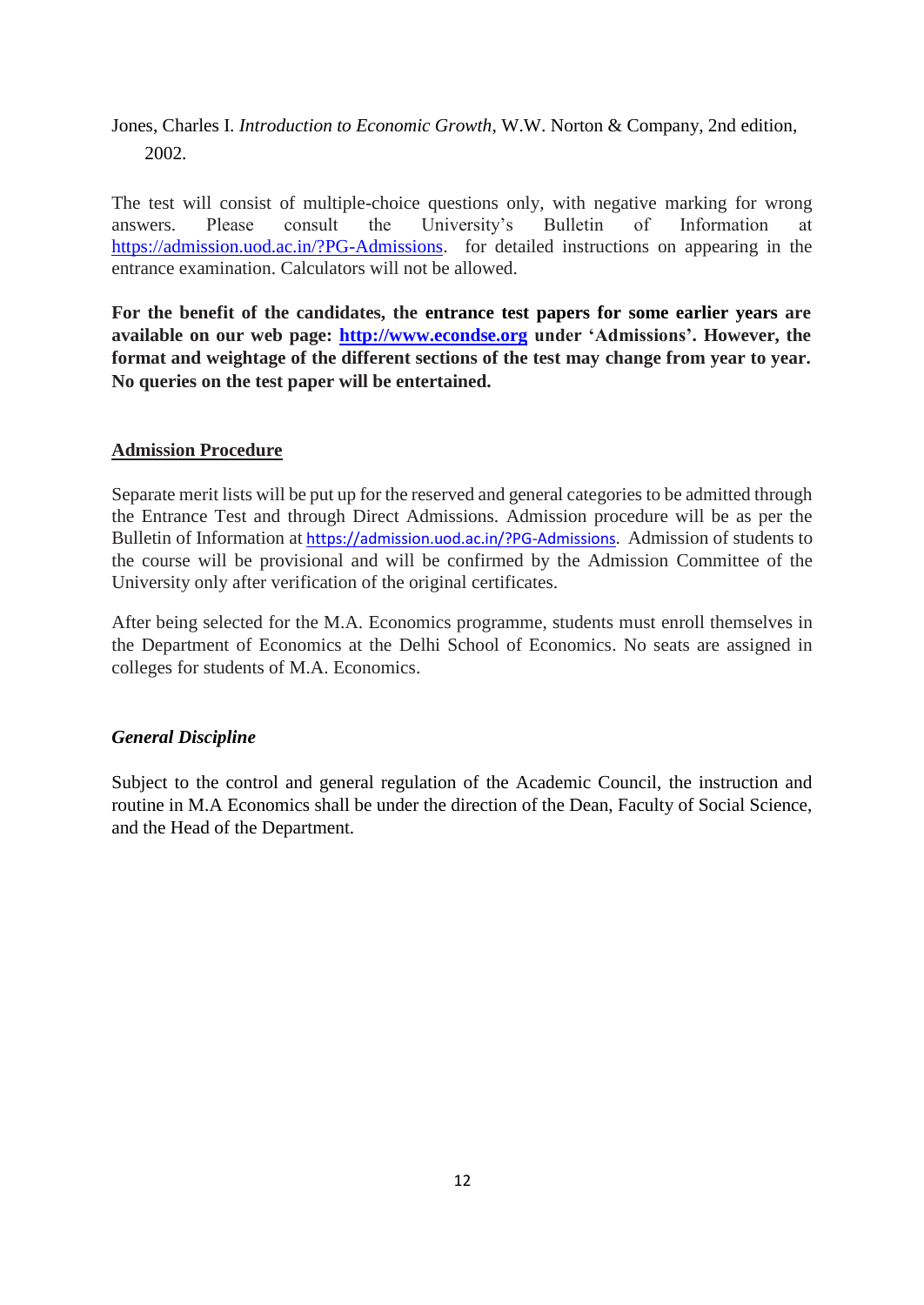## *Fee Structure: M.A. Economics*

A. Students registered directly in the Delhi School of Economics are required to pay the following fees/annual charges (subject to revision):

| Fee                                            | <b>Rupees</b> | p.a./p.m. |
|------------------------------------------------|---------------|-----------|
| Tuition Fee (Rs18 per month from May to April) | 216.00        | p.a.      |
| <b>Admission Fee</b>                           | 240.00        | p.a.      |
| <b>University Enrollment Fee</b>               | 150.00        | p.a.      |
| <b>University Development Fee</b>              | 600.00        | p.a.      |
| <b>University Annual Charges</b>               | 8.00          | p.a.      |
| Library Fee                                    | 6.00          | p.a.      |
| <b>Identity Card</b>                           | 10.00         | p.a.      |
| <b>Athletics Fee</b>                           | 50.00         | p.a.      |
| W.U.S. Health Centre Fee                       | 120.00        | p.a.      |
| <b>Student's Union Fee</b>                     | 125.00        | p.a.      |
| Library Deposit (Refundable)                   | 1000.00       | p.a.      |
| <b>Cultural Fee</b>                            | 10.00         | p.a.      |
| <b>DSE Amenities Fund</b>                      | 100.00        | p.a.      |
| <b>Library Development Fee</b>                 | 200.00        | p.a.      |
| Computer Fee*                                  | 3000.00       | p.a.      |
| <b>DSE</b> Development Fee                     | 500.00        | p.a.      |
| <b>DSE Library Services Fee</b>                | 1000.00       | p.a.      |
| N.S.S. Fund                                    | 20.00         | p.a.      |
| Prevention of Sexual Harassment Fund           | 10.00         | p.a.      |
|                                                |               |           |

B. For students registered in colleges, the following annual fees will be collected in the colleges (apart from the respective college charges and tuition fees):

| Computer fee*              | 3000.00 |
|----------------------------|---------|
| <b>DSE</b> Development Fee | 500.00  |
| DSE Library services fee   | 1000.00 |

\* To alleviate the financial hardship of the needy students, the above fees may be fully or partially waived, as per the assessment of a departmental committee. Needy students should submit an application for full/partial waiver for the computer fee. This application must be accompanied by a statement of circumstances, and a certificate of proof of the annual family income.

Tuition fees from May to August and annual charges are payable on the day of admission. Other dues are payable in advance on or before the 10th of the month for which they are due.

Fees may be revised from time to time as per the University decision.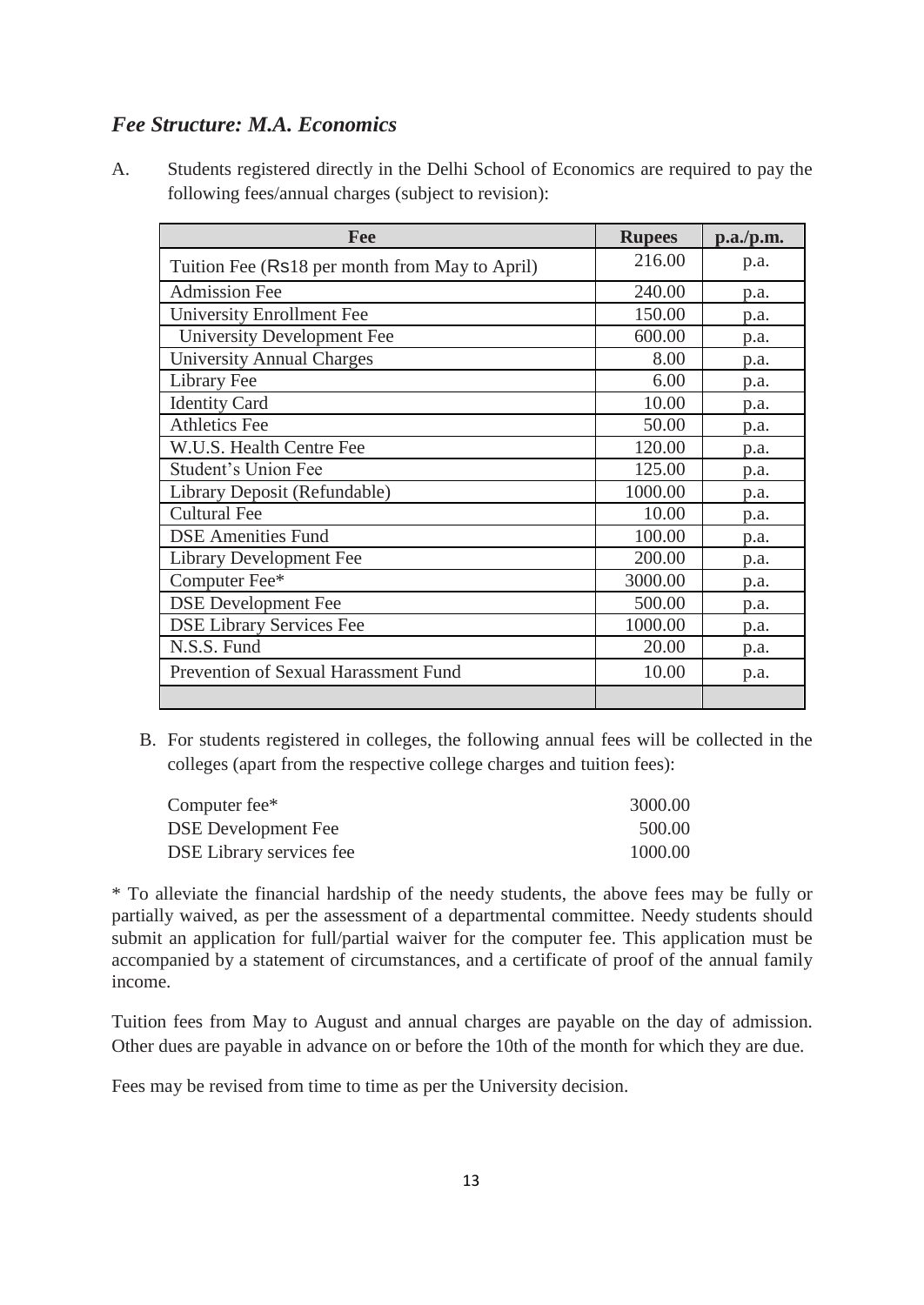## *Scholarships*

The students joining the M.A. course in Economics can compete, on the basis of their performance in the Entrance Test, for a number of scholarships awarded every year. Prominent among these are:

**Dr. Manmohan Singh Fellowship** of Rs. 10000/- per month plus a book grant of Rs.7500/ per annum; **Exim Bank Scholarship** of Rs. 5000/- per month; **Prof. Suresh D. Tendulkar Memorial Scholarship** of Rs. 2000/- per month; **A.N. Ram scholarship** of Rs1200/- per month; **Arjun and Jayashree Sengupta Scholarship** of Rs 1000/- per month; **Merit Scholarship** of Rs. 400/- per month and **Smt. Shanti Sharma Memorial Scholarship** of Rs. 500/- per month.

All scholarships are awarded on the basis of merit. Those awarded in the first year of the course are renewed in the second year subject to satisfactory performance. Four of the National Scholarships are reserved for students who have graduated from universities other than the University of Delhi. The details of some of the scholarships are given below:

| Sr.<br>No.     | Name of the Scholarship                              | <b>Year in</b><br>which<br><b>Awarded</b> | <b>Duration</b><br>of award | <b>Value</b><br>(Rs per<br>month) | <b>Number</b>  |
|----------------|------------------------------------------------------|-------------------------------------------|-----------------------------|-----------------------------------|----------------|
| $\mathbf{1}$   | Dr. Manmohan Singh Fellowship                        | M.A. (P)                                  | Two years                   | 10,000.00<br>plus book<br>grant   | $\mathbf{1}$   |
| $\overline{2}$ | Exim Bank Scholarship                                | M.A. (F)                                  | One year                    | 5000.00                           | 3              |
| 3              | Prof. Suresh D. Tendulkar Scholarship                | M.A. (P) & (F)                            | One Year                    | 2000.00                           | $\overline{2}$ |
| 4              | A.N. Ram Scholarship*                                | M.A. (P)                                  | Two years                   | 1200.00                           | $\mathbf{1}$   |
| 5              | Arjun and Jayshree Sengupta<br>Scholarship*****      | M.A. (P)                                  | Two years                   | 1000.00                           | $\mathbf{1}$   |
| 6              | Merit Scholarship                                    | M.A. (P)                                  | One year                    | 400.00                            | 4              |
|                | Merit Scholarship                                    | M.A. (F)                                  | One year                    | 400.00                            | $\overline{4}$ |
| 7              | Smt. Shanti Sharma Memorial Scholarship              | M.A. (P)                                  | Two years                   | 500.00                            | 1              |
| 8              | National (CAS) Scholarship                           | M.A. (P)                                  | Two years                   | 250.00                            | 8              |
| 9              | Prof. Balvir & Ranjana Singh Memorial<br>Scholarship | M.A. (P)                                  | Two years                   | 230.00                            | 1              |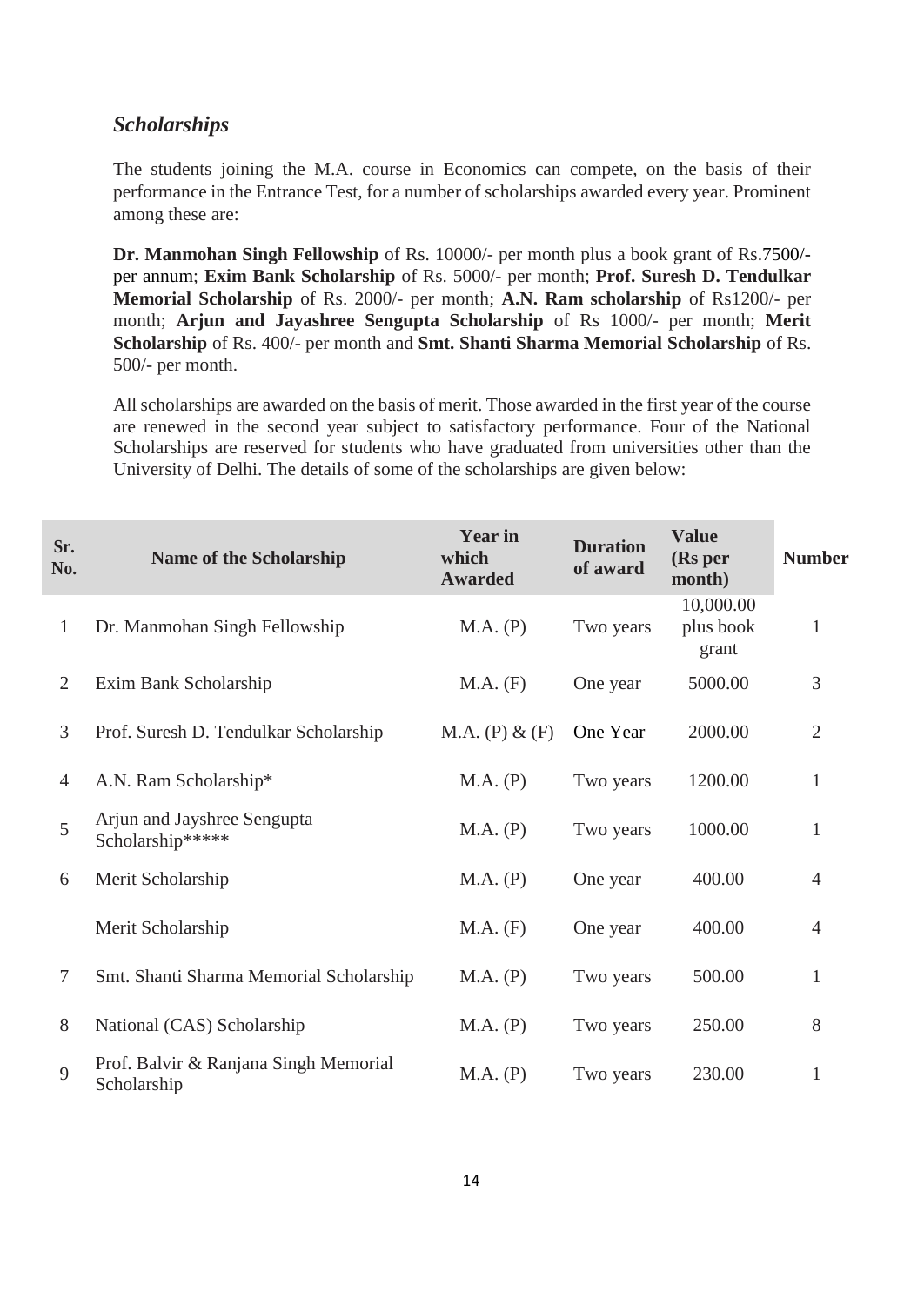The other scholarships offered by the Department are as follows. The exact values of these scholarships may vary according to the availability of funds.

| 10 | Prof. Balvir & Ranjana Singh Memorial<br>Scholarship | M.A. (F) | One year   |  |
|----|------------------------------------------------------|----------|------------|--|
| 11 | Prof. K.A. Naqvi Memorial Scholarship                | M.A. (P) | Two years  |  |
| 12 | Alka Garg Memorial Scholarship**                     | M.A. (P) | Two years  |  |
| 13 | Prof. Naqvi Memorial Scholarship                     | M.A. (F) | Ten months |  |
| 14 | Pradeep Gupta Memorial Scholarship***                | M.A. (P) | Two years  |  |
| 15 | Datia Darbar Endowment****                           | M.A. (P) | Two years  |  |

\* awarded once in two years only to needy students whose parents do notpay income tax.

\*\* awarded once in two years only to female students

\*\*\* awarded once in two years

\*\*\*\* awarded only to students from rural areas and once in two years.

\*\*\*\*\* awarded only to female students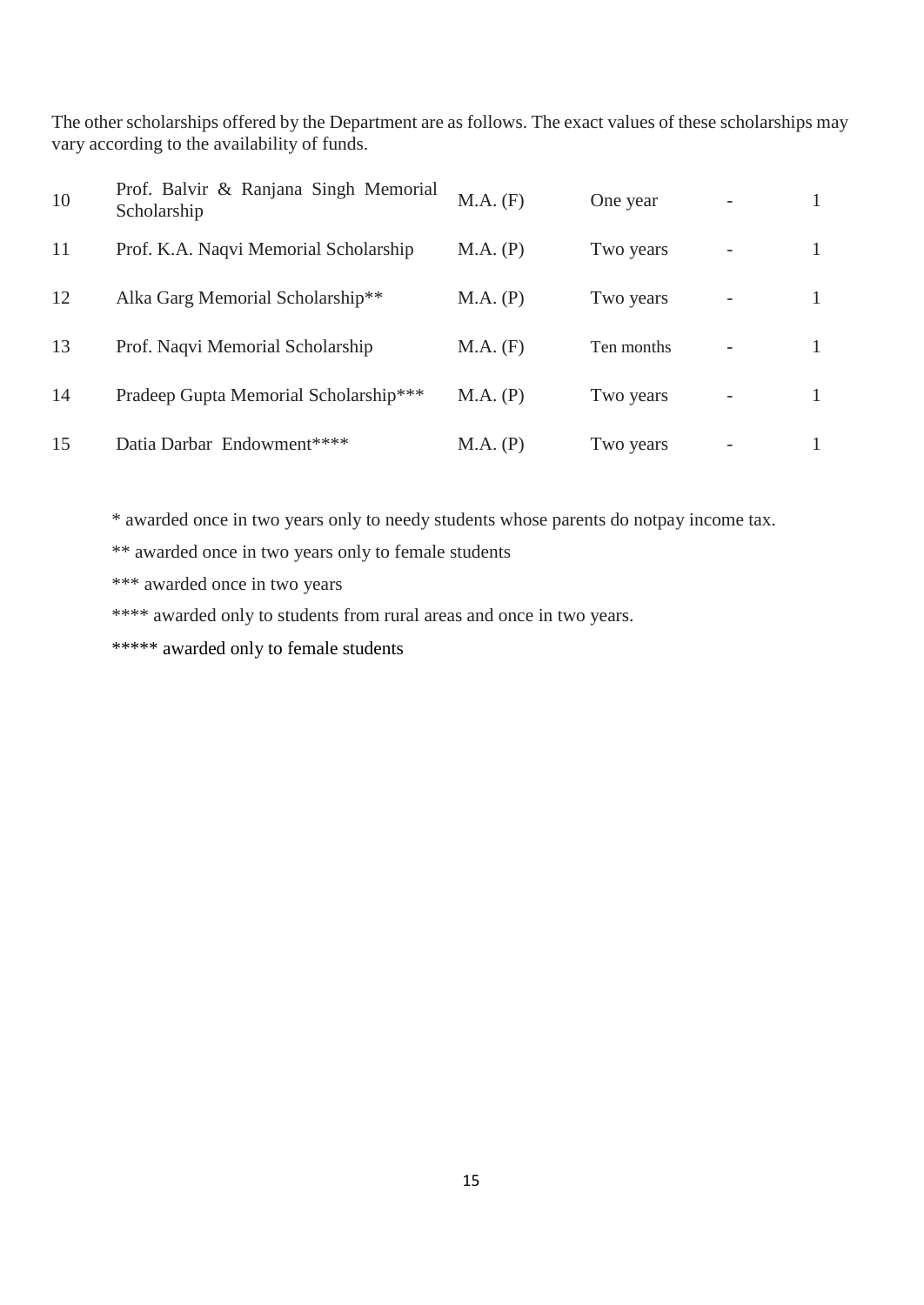## **3. RATAN TATA LIBRARY**

The Ratan Tata Library of the Delhi School of Economics is one of the best-equipped libraries in Economics and allied fields.

The total collection comprises almost two lakh books and 1.33 lakh bound periodicals. Collection of Theses and Dissertations has grown to more than 1600 records. 232 current titles of journals are being subscribed in the library. The library has been designated as a repository of United Nations publications. It also has a fairly large and well-organized collection of State and Central Government publications.

Bibliographical records of the complete book collection are accessible through OPAC, including Web-OPAC via the Delhi University Library system portal.

A folder containing list of new books added to the collection every month has been placed in the main Reading Hall on ground floor for the information of esteemed users.

An e-Library has been providing facilities for accessing internet, e-resources & OPAC, including WEB-OPAC using 64 terminals and 2 high end servers.

For the differently-abled, two Computer terminals with proper software packages (Screen reader and NVDA) have been kept in the ground floor Main Reading Hall for accessing Internet, OPAC (online catalogue) and Electronic Resources.

The library has inter-library loan arrangement with libraries all over the country through DELNET to meet the research requirement of its research scholars and teachers. It has photocopying facilities available to its students, research scholars and faculty members.

The whole complex of the RTL is air-conditioned and under surveillance by means of CCTV.

The Users can access DULS/RTL website by clicking on Libraries on the webpage of DU accessing [http://www.du.ac.in.](http://www.du.ac.in/) The subscribed electronic resources can be accessed through URLs provided on the RTL website using DU Campus Network.

The Membership of the library is open to:

a. Teachers, research scholars, students and non-teaching staff of the Delhi School of Economics;

b. Teachers and post-graduate students of Economics, Commerce, Sociology, Geography of the University and its colleges.

There is a provision for consultation membership of the library for others wanting to use it for specific purposes.